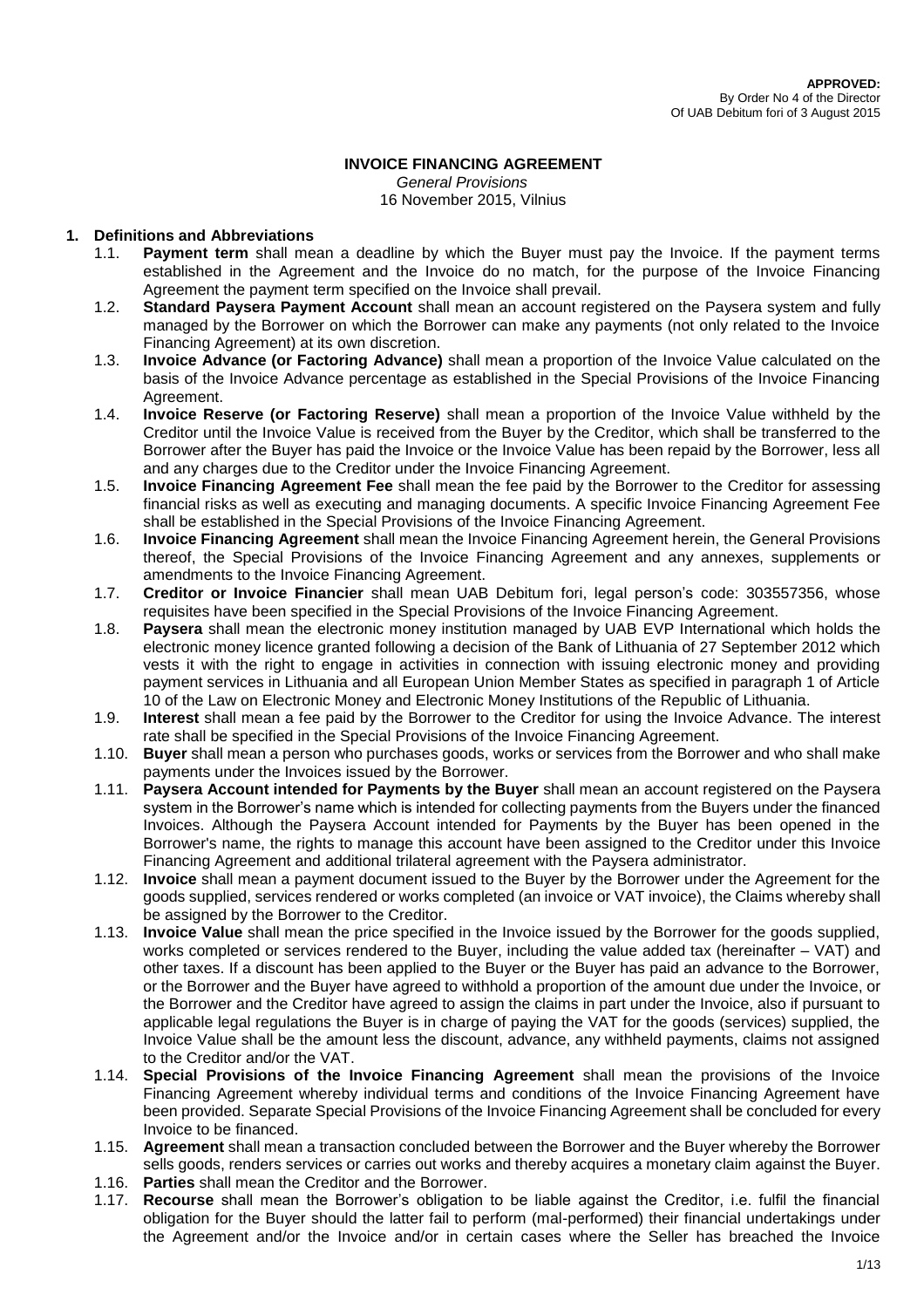Financing Agreement, also where the Buyer is disputing the Agreement, makes claims as to technical, quantity, completeness, quality or other defects of the goods, services or works received from the Borrower and this poses a risk that the Buyer will fail to perform or will mal-perform its monetary obligations under the Agreement. In case of the Recourse, the Borrower and the Buyer shall be solidary debtors against the Creditor. The fact whether the Recourse applies shall be established in the Special Provisions of the Invoice Financing Agreement.

- 1.18. **Closed Invoice Financing (or Closed Factoring)** shall mean Invoice financing where the Buyer is not notified that the Invoice Financing Agreement has been concluded and the claims under the Agreement and the Invoice have been assigned.
- 1.19. **Open Invoice Financing (or Open Factoring)** shall mean Invoice financing where the Buyer is notified that the Invoice Financing Agreement has been concluded and the claims under the Agreement and the Invoice have been assigned.

## **2. Subject-Matter of the Invoice Financing Agreement**

- 2.1. Under this Invoice Financing Agreement, the Creditor shall remit a sum of money, which is equal to the Invoice Advance, to the Borrower in exchange of the Borrower's existing and valid monetary claim, and the Borrower shall assign its existing and valid monetary claim against the Buyer to the Creditor (the claims under specific Invoices shall be detailed in the Special Provisions of the Invoice Financing Agreement) and shall pay the Interest and all other charges to the Creditor under the terms and conditions established in the Invoice Financing Agreement.
- 2.2. The Invoice Financing Agreement shall be deemed to have been performed appropriately in the following cases: (i) the value of the Invoice Advance, the Interest and other payments under the Invoice Financing Agreement have been repaid to the Creditor under the provisions established in the Invoice Financing Agreement where the Buyer has paid the Invoice Value or (ii) the Borrower has paid the Invoice Advance, the Interest and other payments under the Invoice Financing Agreement to the Creditor, and the Creditor has returned the claim under the Invoice to the Borrower (if possible).
- 2.3. By succeeding to the Claim, the Creditor shall not succeed to the Borrower's obligations against the Buyer arising out of the Agreement in connection with the quantity, quality, completeness, delivery of the goods, works and services, warranty undertakings and other Borrower's undertakings to the Buyer.
- 2.4. Along with the Claims, under this Invoice Financing Agreement the Borrower shall also assign all auxiliary rights that secure appropriate performance of the Agreement to the Creditor. In the event where auxiliary rights that secure appropriate performance of the Agreement arise after the Invoice Financing Agreement has been concluded, they shall also be deemed to have been assigned under this Invoice Financing Agreement.
- 2.5. Under this Invoice Financing Agreement the Borrower shall assign, to the Creditor under the provisions of the Invoice Financing Agreement, monetary claims arising out of the Agreement (Agreements) that are not due yet, except for the cases where the Creditor and the Borrower have agreed separately to finance monetary claims which are already due as well as future monetary claims in respect of the Buyer's arrears for the goods sold, services rendered or works completed.
- 2.6. The claims assigned by the Borrower under the Invoice Financing Agreement as specified in the Special Provisions of the Invoice Financing Agreement (more than one such annex to the Invoice Financing Agreement that specifies the claims may exist) shall be deemed to have been assigned to the Creditor from the moment the Invoice Financing Agreement and/or the annexes thereto were signed.
- 2.7. If the Creditor decides to finance an invoice and notifies the Borrower thereof, and the Borrower approves the provisions of the Invoice Financing Agreement, the Creditor shall remit the Invoice Advance to the Borrower's Standard Paysera Payment Account or another account owned by the Borrower withholding the Invoice Reserve specified in the Special Provisions of the Invoice Financing Agreement.

### **3. Claims in connection with the Invoice and Provision of the Invoice**

- 3.1. If the Parties have agreed on Open Invoice Financing, at the Creditor's request, the Invoices must have a note on the assignment of the claims to the Creditor approved by a signature of the person authorised by the Borrower. The Creditor shall specify the text therefor. If the Parties have agreed on Open Invoice Financing, a trilateral agreement shall be signed with the Buyer in all cases to inform of the assignment of claims.
- 3.2. If the Parties have agreed on Closed Invoice Financing and a financed Invoice has not yet been submitted to the Buyer, the Borrower shall submit the Invoice to the Buyer whereby it would additionally specify that a payment under the Agreement shall be remitted to the Paysera Account intended for Payments by the Buyer (provided instead of the bank account number) and the Borrower shall additionally obtain a written consent of the Buyer to remit the payment under the Invoice to the Paysera Account intended for Payments by the Buyer (amendment of the requisites of the Agreement). At the Creditor's request, a special note including the text specified by the Creditor (e.g. stamp) shall be additionally made to state that the Invoice shall be remitted to the Paysera Account intended for Payments by the Buyer.
- 3.3. If the Parties have agreed on Closed Invoice Financing and the Invoice has already been submitted to the Buyer, the Borrower shall transmit (serve) a notice regarding the change of requisites of the Invoice to the Buyer, i.e. including an instruction to remit the monies under the Agreement to the Paysera Account intended for Payments by the Buyer, as agreed with the Creditor and obtain the Buyer's consent within 3 working days from the conclusion of the Invoice Financing Agreement (Special Provisions of the Invoice Financing Agreement). The Creditor shall be informed of the transmission of such notice (if the notice is transmitted via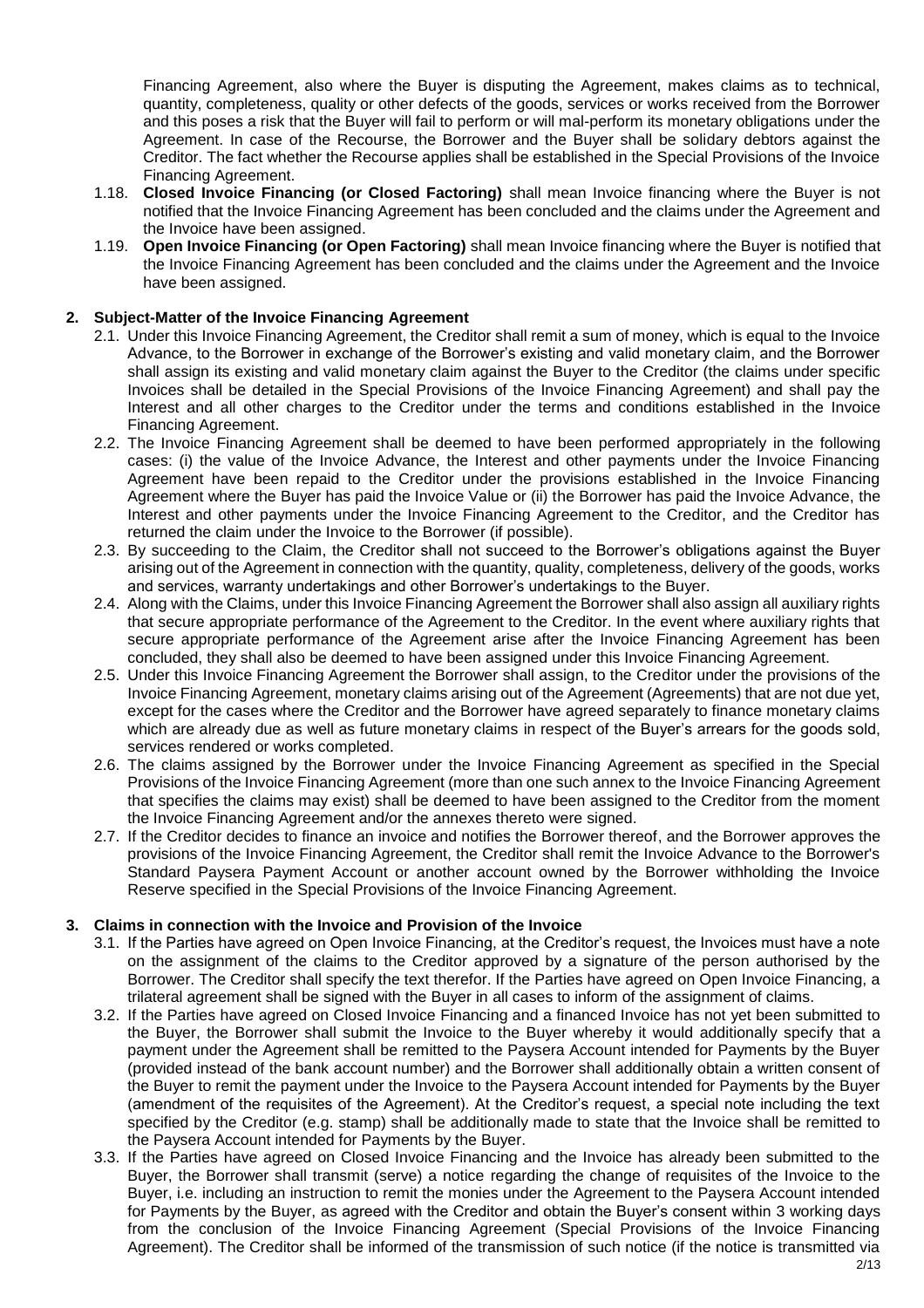email, by sending a copy of the email to the Creditor; if the notice is transmitted via post, by providing the Creditor with the proof of postage by email).

- 3.4. The Invoice shall be printed and written in a very clear and legible manner; the Invoice shall not contain any corrections, deletions, crossed text, other defects and insertions, except the signatures of the person issuing or accepting the Invoice or the person transferring and accepting the goods or services.
- 3.5. If the Invoice comprises multiple documents, all documents part of the Invoice shall be submitted to the Creditor.
- 3.6. The Creditor shall have the right to verify that the Invoice complies with legal regulations, the Agreement and the Invoice Financing Agreement within 5 working days from receiving the Invoice and other documents requested by the Creditor.
- 3.7. The Creditor shall have the right to remain silent on the reasons for rejecting the financing of the Invoice because under the factoring transaction the Creditor shall be vested with an unrestricted right to purchase a specific monetary claim or refuse to acquire it.
- 3.8. The Interest shall be calculated for the period from the date of the payment order in connection with the Invoice Advance until full value of the Invoice Advance has been credited in the Creditor's bank account. If the Buyer fails to pay the Invoice Value, the Interest due by the Borrower shall be calculated until the moment the Creditor receives full value of the Invoice Advance, regardless of who pays it.
- 3.9. The Borrower shall provide the Buyer with the same Invoice as rendered to the Creditor at the stage the financing was granted, including all corrections as instructed by the Creditor, if any.

### **4. Payments under the Invoice and Refunding the Invoice Reserve**

- 4.1. In case of Closed Invoice Financing, all payments by the Buyer under the assigned claim shall be remitted to the Paysera Account intended for Payments by the Buyer (the Borrower shall put its best efforts that the payment is remitted in this specific manner). If the Buyer makes a payment to any other account owned by the Borrower for whatever reason, the Borrower shall remit all monies owed under the Invoice Financing Agreement to the Creditor within 1 working day. It shall be deemed that the Borrower receiving money in the Paysera Account intended for Payments by the Buyer carries out the function of collecting the Creditor's monies.
- 4.2. When the Buyer pays the Invoice Value, in full and in an adequate manner, to the Paysera Account intended for Payments by the Buyer (in case of Closed Invoice Financing) or the Creditor's account (in case of Open Invoice Financing), the Creditor shall remit the Invoice Reserve to the Borrower after Interest and other charges, provided they had not been deducted previously or there is no agreement otherwise.
- 4.3. If the Recourse by the Borrower has been stipulated in the Invoice Financing Agreement, the Invoice Reserve shall be refunded to the Borrower after assigned claim has been satisfied in full (the Invoice Value and other sums due, if any, have been paid).
- 4.4. In the event where the Buyer makes a payment to the Paysera Account intended for Payments by the Buyer under an Invoice not financed by the Creditor, the Creditor shall remit respective amounts to the Borrower within 2 working days. The Creditor shall be entitled to deduct all and any expenses and fees in connection with the performance of the mentioned obligation from the amount due to the Borrower.
- 4.5. In all cases the Creditor shall have an undisputed right to choose to deduct the Invoice Financing Agreement Fee and/or the Interest and/or other amounts due by the Borrower under the Invoice Financing Agreement from all and any accounts payable to the Borrower (Invoice Advance or Reserve, etc.) as well as demand to have them paid to the Creditor's bank account under the invoice to be issued.

### **5. Recourse**

- 5.1. The Recourse by the Borrower, where the Parties have stipulated for it in the Special Provisions of the Invoice Financing Agreement, shall be a solidary obligation of the Borrower to be liable for the monetary obligations of the Buyer, failed to perform or mal-performed, (including those due to insolvency), the claims whereby have been assigned to the Creditor under this Invoice Financing Agreement. If the Buyer fails to perform or malperforms their undertakings to pay the amounts specified in the Invoice/Agreement, the Creditor shall have an indisputable right to claim that the Borrower, the Buyer or both of them fulfilled the obligations. The Borrower's solidary liability for the Buyer's obligations that have not been performed shall be valid until the moment the Buyer or the Borrower fulfils their obligations under the Agreement and/or the Invoice Financing Agreement in full and the Creditor reclaims the Invoice Advance as well as other payments due to them under the Invoice Financing Agreement. The Recourse shall be applicable in all cases regardless of the Invoice financing form chose (whether Closed or Open Invoice Financing).
- 5.2. It shall be deemed that the Buyer fails to perform or mal-performs their obligations provided the monies payable under the Invoices are overdue to be remitted to the Creditor's Account or the Paysera Account intended for Payments by the Buyer by at least 1 working day for whatever reason. In the event where the Buyer fails to perform or mal-performs their monetary obligations under the Invoices, the Creditor may claim the monies, at its discretion, from the Borrower and/or the Buyer (i.e. without claiming payment from the Buyer first).
- 5.3. The Recourse by the Borrower shall also be applicable in such cases where the Buyer disputes the Agreement, makes claims as to technical, quantity, completeness, quality or other defects of the goods, services or works received from the Borrower, performs a set-off or due to other reasons which cause a risk that the Buyer will fail to perform or will mal-perform their monetary obligations under the Invoice. The Parties agree that in all cases where the Creditor has not received payments under the Invoices from the Buyer, regardless of the reasons, the sums shall be covered by the Borrower.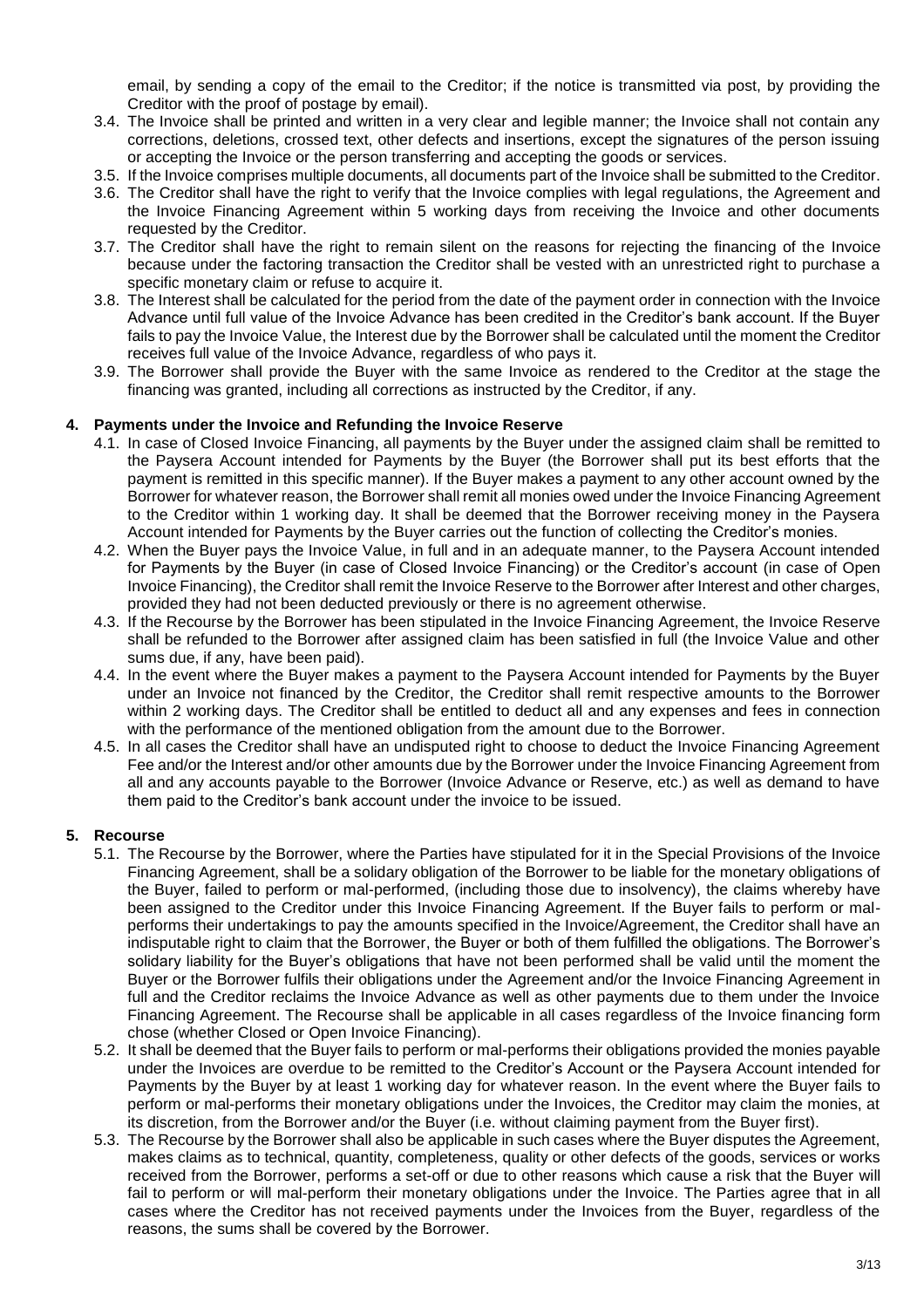- 5.4. In all cases where the Creditor exercises the right o Recourse and the Borrower pays all amounts due to the Creditor under the Invoice Financing Agreement, the Creditor shall return the claims against the Buyer to the Borrower by a written notice.
- 5.5. In case of Open Factoring, if the Borrower pays, for the Buyer, the value of the claim against the Buyer assigned to the Creditor but not yet paid and makes a request, the Creditor shall provide the Borrower with a written confirmation stating that the Borrower has fulfilled the Buyer's monetary obligations under the Invoice for the Buyer and thus obtained a right of recourse against the Buyer and confirm that it does not have any claims in connection with the Invoice.
- 5.6. In the event where the Buyer paid the Invoice Value, in full or in part, to the Paysera Account intended for Payments by the Buyer or the Creditor's account after the Borrower had fulfilled its Recourse undertakings to the Creditor by making payments for the Buyer, the Creditor shall remit the funds received from the Buyer to the Borrower's account. The Parties may covenant on other payment methods being applicable. The Borrower shall compensate for all and any expenses incurred by the Creditor in connection with the performance of the above undertaking.

### **6. Disputes with the Buyer regarding the Agreement**

- 6.1. If the Buyer makes any claims as to technical, quantity, completeness, quality or other defects of the goods, services or works received from the Borrower, performs a set-off, disputes the Agreement, the claim whereby has been assigned to the Creditor or fails to make payments under the Invoice due to other good reasons as considered by the Buyer, the Borrower shall engage the Creditor in the disagreements in connection with the Agreement. If for the purpose of adequate representation the Creditor requires legal services to be purchased, all reasonable expenses in connection with such services shall be borne by the Borrower.
- 6.2. The Borrower shall put its best efforts to resolve any dispute with the Buyer, which is the basis for any claims, set off, etc. being made, at its own expense and within the shortest period to facilitate the Buyer paying the amounts due to the Creditor under the assigned claims.
- 6.3. If the Buyer's claims are reasonable and the Borrower agrees to replace a product that is in breach of the provisions of the Agreement with a new one or rectify the defects of the product or works at its expense or compensate for the Buyer's expenses in connection with the rectification of the goods or works, then the Borrower shall perform this at its expense as well as compensate for the Buyer's expenses in connection therewith and the losses incurred as well as notify the Creditor thereof.
- 6.4. The Creditor shall not be bound to assess the Buyer's claims, termination of the Agreement, set-off performed or the circumstances of the dispute; and the occurrence of such dispute shall be sufficient ground to exercise the Recourse against the Borrower.
- 6.5. If the goods, services or works do not comply with the provisions of the Agreement or the Agreement is terminated before its expiry, declared null and void due to any other violations by the Borrower, or the circumstances referred to in paragraph 6.1 of the Invoice Financing Agreement are present, and this causes the Invoice Value not being paid within the period provided for in this paragraph, the Creditor shall be entitled to claim the Borrower to pay the Invoice Value to the Creditor within 3 working days from any such demand and, if possible, succeed to the assigned claim that is being disputed.

### **7. Rights and Obligations of the Borrower**

- 7.1. The Borrower shall be entitled to assign the claims arising out of the Invoice Financing Agreement to third parties only with a prior written consent of the Creditor.
- 7.2. The Borrower shall:
	- 7.2.1. When submitting every Invoice for financing as well as at any other time at the Creditor's request, provide the Creditor with the requested documents and information on the basis of which the Creditor shall assess its lending and other risks.
	- 7.2.2. Within 5 working days from the Creditor's demand, submit all and any financial documents required to establish the Borrower's financial position as well as evidence that the Borrower is in compliance with its undertakings to other credit and finance institutions.
	- 7.2.3. In case of Closed Invoice Financing, have (register) two Paysera accounts and use them for the financing procedure by the Creditor: a Standard Paysera Payment Account and a Paysera Account intended for Payments by the Buyer.
	- 7.2.4. In case of Closed Invoice Financing, sign a trilateral agreement between the Creditor, the Borrower and the Paysera administrator whereby the Borrower shall assign its rights to manage the Paysera Account intended for Payments by the Buyer and waive these rights.
	- 7.2.5. The Borrower shall abstain from designating any other account in a bank or another payment institution to the Buyer intended for making payments under the Invoice (except for the Creditor's account or the Paysera Account intended for Payments by the Buyer in case of Closed Invoice Financing) or accepting the performance of an obligation under the Invoice in cash or any other method for the performance of the obligation.
	- 7.2.6. Put its best efforts that the Buyer pays the Invoice, in case of Closed Invoice Financing, to the Paysera Account intended for Payments by the Buyer. The Creditor shall not be liable for debt monitoring, management and recovery.
	- 7.2.7. If the Buyer pays the Invoice to the account other than the Paysera Account intended for Payments by the Buyer or the Creditor's account, remit the monies received to the Paysera Account intended for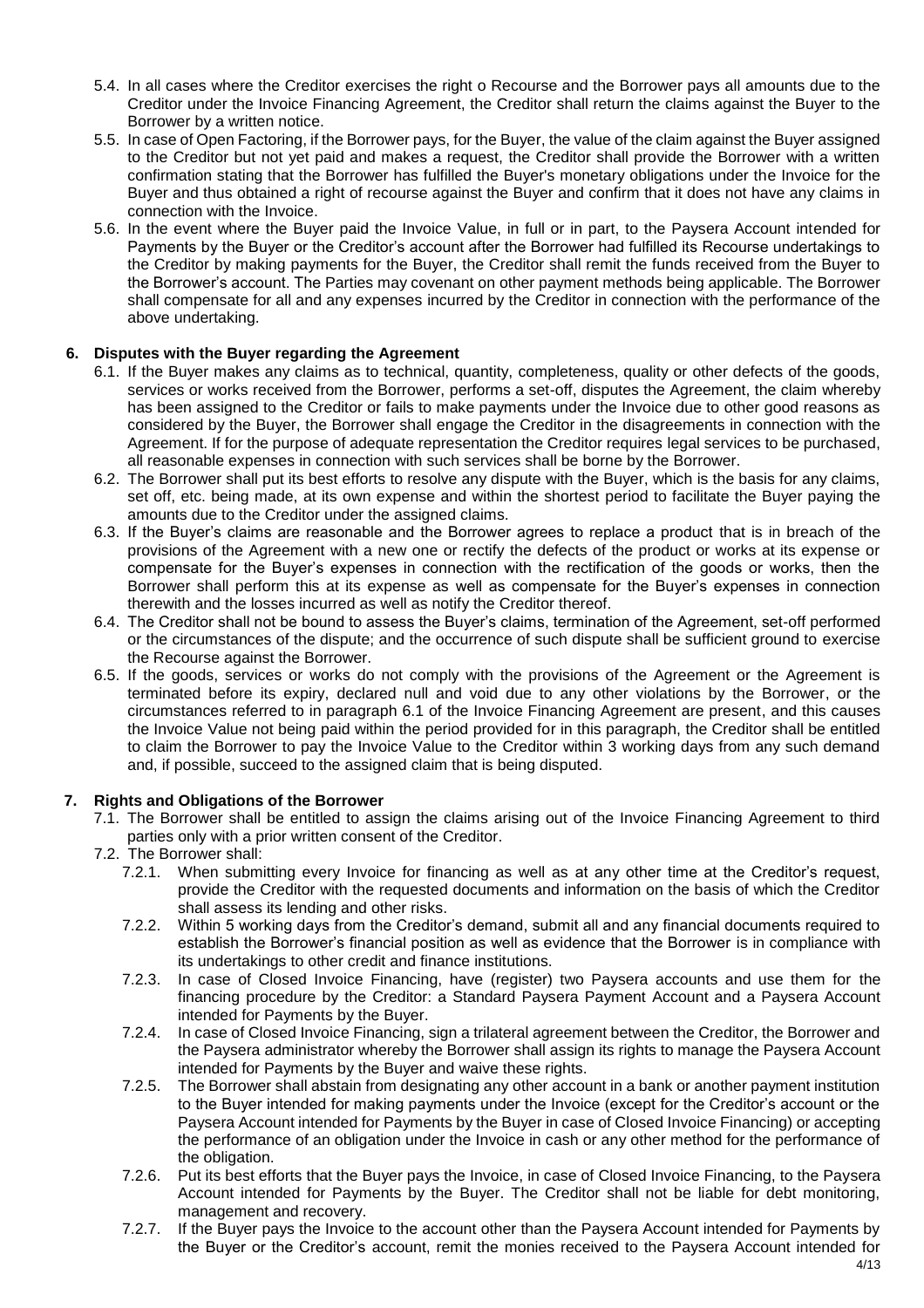Payments by the Buyer or another Creditor's account as instructed under the Invoice Financing Agreement on the next working day; and in cases where this amount does not cover the Invoice Advance, the Interest, the Invoice Financing Agreement Fee and other payments agreed to be paid to the Creditor under the Invoice Financing Agreement, pay the difference accordingly.

- 7.2.8. Regardless of whether the Buyer's undertakings under the Invoices and/or the Agreement have been performed or any other circumstances, pay the Interest specified in the Special Provisions of the Invoice Financing Agreement to the Creditor for all period when the Creditor's money was used.
- 7.2.9. Inform the Creditor without delay of all and any circumstances known to the Borrower or newly emerged which cause or may cause the amounts receivable by the Creditor to diminish (e.g. the amount payable under the Invoice is reduced for whatever reason, Buyer's insolvency, bankruptcy or restructuring proceedings against the Buyer being instigated, etc.) as well as other circumstances which may have an adverse effect on the Borrower's economic-financial activities.
- 7.2.10. Notify the Creditor of all transactions concluded or planned to be concluded with the Buyer as well as mutual financial liabilities between the Borrower and the Buyer, proceedings against each other (including those in connection with the Agreement and the Invoice Financing Agreement) and other circumstances which have a direct or indirect impact on the performance of the Agreement and the Invoice Financing Agreement.
- 7.2.11. Abstain from assigning the claims in connection with the Invoices submitted for financing, pledging or otherwise encumbering the claims under the Invoice and/or the Agreement.
- 7.2.12. Notify the Creditor within 2 working days if a competent body of the Borrower decides to reduce the share capital of the Borrower, terminate the activities (wind up without succession of rights), restructure or make an application to the court for instigating bankruptcy proceedings or instigating an out-of-court bankruptcy proceedings or change the requisites or the name, if main shareholders change or interim measures of protection are imposed on the Borrower's assets, the financial position deteriorates or the company's assets diminish.
- 7.2.13. Notify the Creditor within 2 working days if the Buyer lodges a civil claim, regardless of the value, against the Borrower in court or arbitration or any third party lodges a civil claim against the Seller where the value exceeds EUR 25,000 or which accounts for more than 5% of the total book value of the Borrower's assets.
- 7.2.14. Use the revenue received under the Invoice only for making payments to the Creditor as agreed under the Invoice Financing Agreement until they are repaid in full.
- 7.2.15. If the Borrower is under an obligation to insure the Buyer's credit risk at its own expense, the Creditor shall be named as a beneficiary in the insurance contract. If the insurer refuses to pay an insurance premium or a proportion thereof due to the circumstances outside of the Creditor's control and provided a proportion of the debt has not been insured, the Borrower shall fulfil the Buyer's undertakings that have not been performed or have been mal-performed under the Agreement within 3 (three) working days from the claim for the repayment of the Invoice Advance to the Creditor and pay all other fees established in the Invoice Financing Agreement.
- 7.2.16. Without a written consent of the Creditor, abstain from granting suretyship and guarantees, pledging its assets or claims or any future assets or property rights to any third parties as well as the accounts held at banks or other payment institutions.
- 7.2.17. Without a Creditor's consent, abstain from passing or proposing any decisions to reorganise, restructure, wind up, convert the Borrower, separate a part of the Borrower, reduce the share capital, change the name of the Borrower, initiate bankruptcy proceedings being instigated against the Borrower in any form, pay dividends, buy own shares of the Borrower, pay a share of the profits or assets to members of the Borrower in any other manner, grant sponsorship, etc.
- 7.3. If the Buyer fails to pay the Invoice for whatever reason and the Creditor decides to exercise the Recourse, it shall not have any impact on the payment terms in connection with the Invoice, Interest and other payments provided for in the Special Provisions of the Invoice Financing Agreement, unless agreed otherwise.
- 7.4. The Borrower shall be liable for the validity of the Agreement with the Buyer and the contents thereof as well as compliance with the provisions of the Invoice Financing Agreement. Submission of the Agreement and/or any documents requested by the Creditor or drafts thereof to the Creditor shall not imply that the Creditor is under any obligation to carry out a legal analysis thereof and /or assume any liability in connection therewith; and the Borrower who had provided the Creditor with the Agreement cannot rely on the fact that the Creditor was aware the provisions of the Agreement which were in breach of the provisions of the Invoice Financing Agreement and consented to them. The Borrower shall not be entitled to terminate the Agreement or amend it, unless such amendment does not have any impact on the Creditor's rights (does not reduce accounts payable, does not change the payment terms and conditions, etc.), withdraw the claim, waive it, perform a set-off and/or amend the Invoice Value without a written approval of the Creditor.
- 7.5. All expenses in connection with the conclusion and performance of the Invoice Financing Agreement shall be borne by the Borrower. All expenses in connection with paying any amounts due to the Borrower under the Invoice Financing Agreement as well as expenses in connection with the recovery of arrears under the assigned claims from the Buyer and/or the Borrower shall be borne by the Borrower.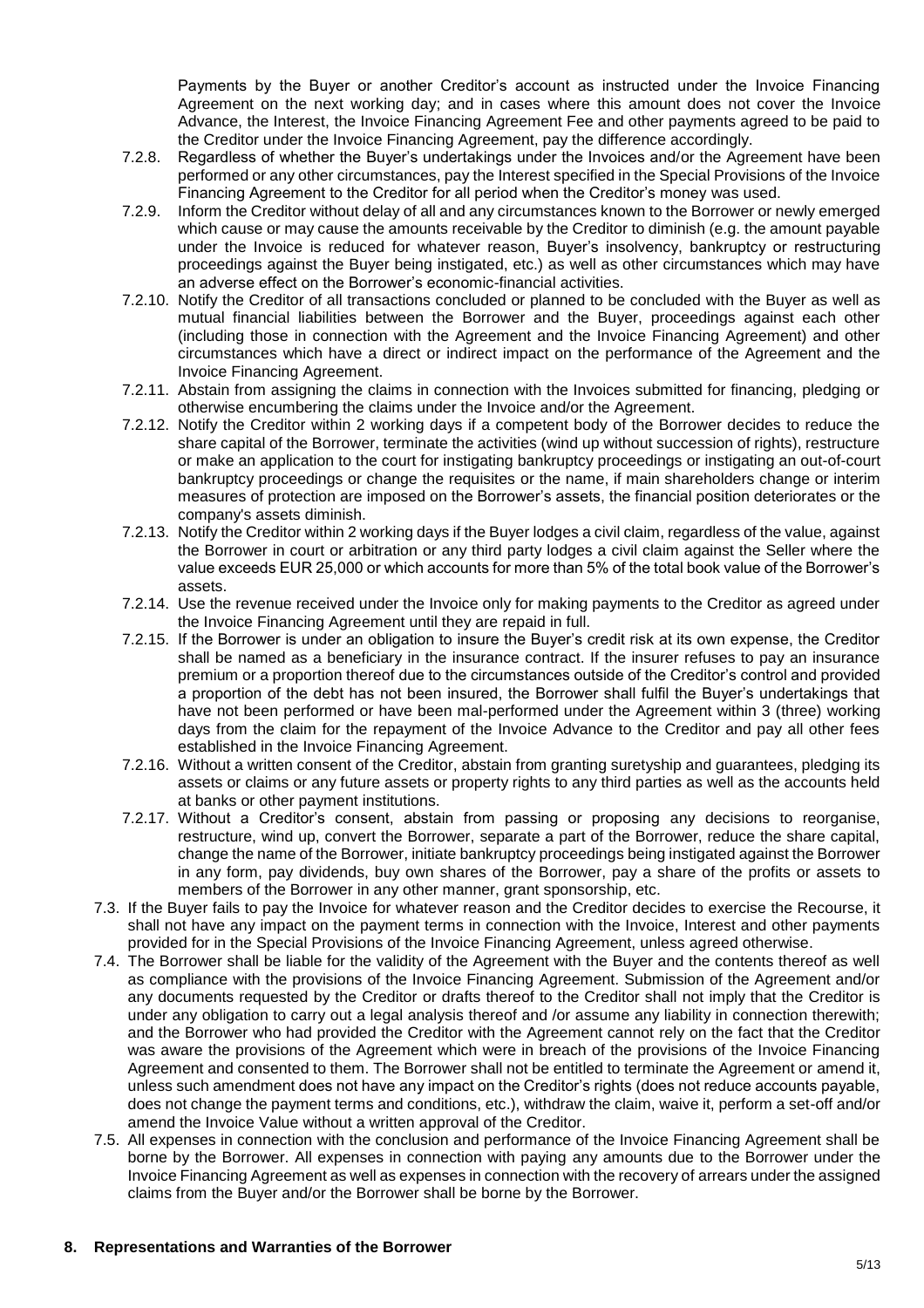- 8.1. The Borrower hereby unconditionally represents and warrants that:
	- 8.1.1. The monetary claim under the Invoice against the Buyer is existent and valid in full scope as per Invoice, the Borrower is a sole owner of the claim, the Borrower's disposal of the claim has not and shall not be encumbered (i.e. the claim has not been pledged, waived or seized, etc.) and no third parties have any claims or demands thereto.
	- 8.1.2. It is in possession of all resolutions, authorisations, consents and approvals of the Borrower's management bodies and of other kind required for the conclusion of the Invoice Financing Agreement and performance of the undertakings hereunder supporting that the conclusion of this Invoice Financing Agreement and the performance of the undertakings herein are not in breach of any legal regulation, including that which governs public debt relationship, a court or arbitration judgment or transaction which the Borrower is a party to, the Articles of Association of the Borrower, other incorporation documents as well as that its representative signing the Invoice Financing Agreement has been vested with required authorisations.
	- 8.1.3. All documents received from the Buyer have been signed by authorised persons.<br>8.1.4. The Agreement is valid, the sale of goods, provision of services and completion
	- The Agreement is valid, the sale of goods, provision of services and completion of works, which the Invoice has been or will be submitted to the Buyer for, have been executed in an appropriate manner, i.e. works, goods or services comply with legal, technical, quantity, stock and quality requirements established in the Agreement between the Borrower and the Buyer, and that these goods have been supplied, services rendered and works completed in an appropriate manner in line with the provisions of the Agreement in full in an appropriate location and in due time, the Buyer has inspected the goods delivered, services provided and works completed.
	- 8.1.5. In case of Closed Invoice Financing, when issuing the Invoice, the Buyer has notified the Buyer that the Invoice must be paid to the Paysera Account intended for Payments by the Buyer and that it shall not revoke and/or otherwise amend this notice.
	- 8.1.6. The Buyer does not have any counter-claims of the same kind against the Borrower which would enable a set-off between the parties which are due and the term whereof has not been defined or has been determined by the moment of demand.
	- 8.1.7. The Borrower and the Buyer have finally agreed on the Invoice Value (price of the goods, services or works inclusive of VAT) between each other and the payment term thereof. The Borrower is unaware of any circumstances which would enable the Buyer to abstain from satisfying the claim, and the satisfaction of the claim has not been determined as a result of the agreements concluded between the Borrower and the Buyer or any third parties.
	- 8.1.8. It has not applied or offered as well as will not apply or offer any discounts to the Buyer for the goods, services or works in respect of which the Invoice is submitted to the Creditor for financing, unless the Invoice Value has already been stated after the discount.
	- 8.1.9. The Borrower is not part of any judicial, administrative or arbitral dispute whose end could have a material adverse impact on the financial position of the Borrower or repayment of the Invoice Advance.
	- 8.1.10. All documents which have been submitted to the Creditor by the Borrower record an unbiased and accurate information, regardless of whether the documents submitted contain signatures of legal persons or not.
	- 8.1.11. It is not in arrears in connection with the social insurance contributions to be paid to Sodra and relevant taxes to be paid to the State Tax Inspectorate or other state authorities.
	- 8.1.12. No state authorities have issued any payment order (Collection) to institutions that manage the Borrower's bank and/or Paysera account.
	- 8.1.13. The Buyer does not have any overdue arrears to the Borrower.
	- 8.1.14. It has submitted all and identical documents to the Creditor as signed with the Buyer.
	- 8.1.15. The Borrower's representations and warranties are accurate at the conclusion of the Invoice Financing Agreement and at the conclusion of every annex in connection with the financing of a specific Invoice. The agreement to sign the Special Provisions of the Invoice Financing Agreement implies a statement that all representations and warranties provided for in the Invoice Financing Agreement are valid and relevant.

### **9. Rights and Obligations of the Creditor**

- 9.1. The Creditor shall use the funds held at the Paysera Account intended for Payments by the Buyer only for the purpose in connection with the performance of the Invoice Financing Agreement when remitting the funds to the Borrower or to the Creditor's account as payments under the Agreement.
- 9.2. The Creditor shall be entitled to refuse to finance an Invoice submitted by the Borrower without stating the reasons for such refusal to finance the Invoice.
- 9.3. Regardless of what has been stated in the payment order, the Creditor shall first cover any expenses incurred in connection with submitting a claim to have a monetary obligation performed, any default interest due by the Borrower, other penalties claimed for inappropriate performance of the Invoice Financing Agreement, the Interest, other fees provided for in the Invoice Financing Agreement against the sums received from/paid by the Borrower/Buyer, sums held at the Standard Paysera Account, sums held at the Paysera Account intended for Payments by the Buyer or sums held at any other Creditor's account, and only then cover the remaining arrears of the Borrower.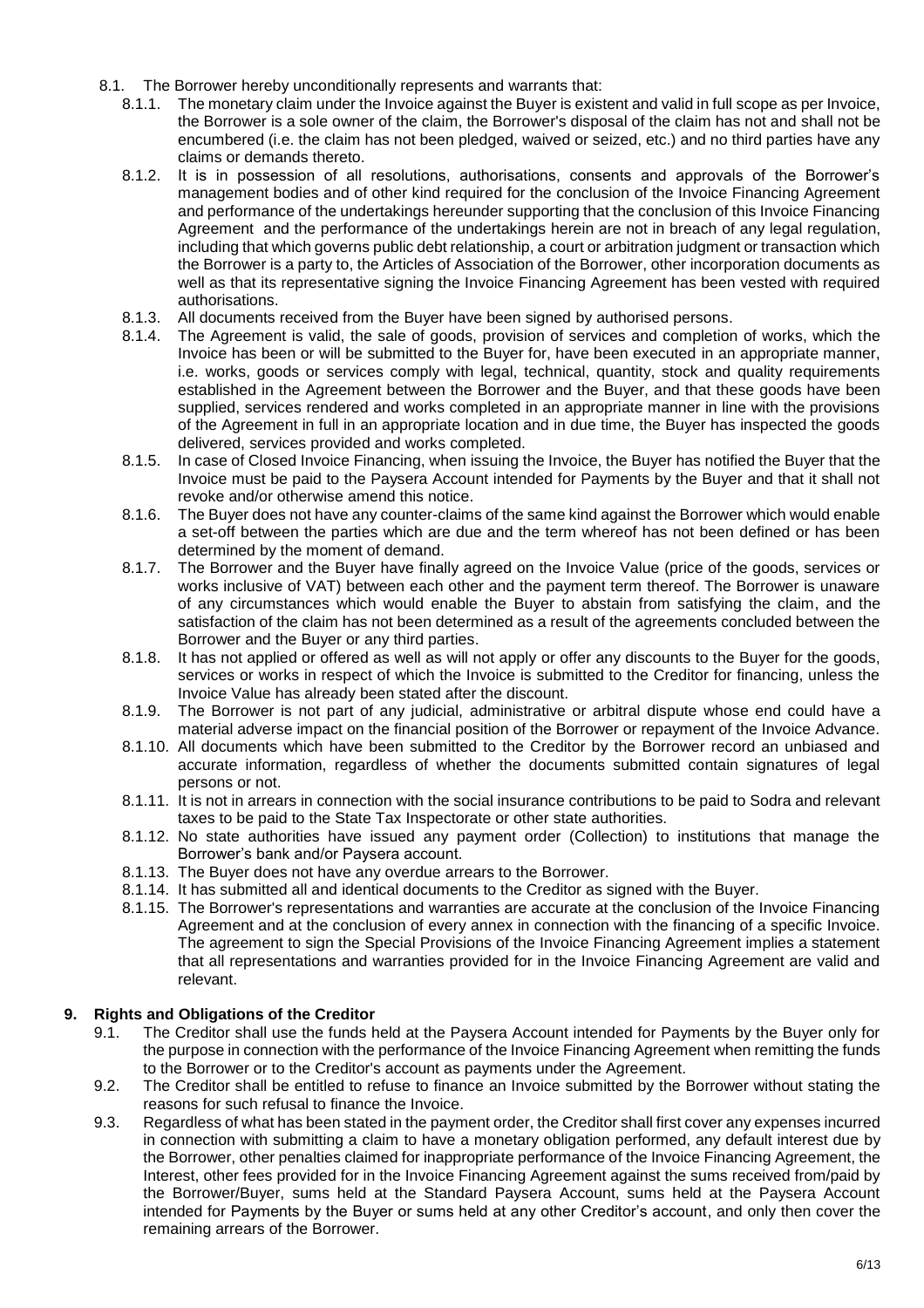- 9.4. In the event where other contracts or agreements between the Borrower and the Creditor are in force whereby or on the basis of different grounds the Borrower and the Creditor have mutual undertakings, the Creditor shall be entitled to set-off, at its discretion and unilaterally, any payment made by the Borrower/Buyer to the Creditor or any amount due to the Borrower, regardless of the basis for and reference of the payment, (or remit it to itself from the Paysera Account intended for Payments by the Buyer) as a payment to the Creditor under any contract, agreement or on the basis on any other lawful ground.
- 9.5. In the event where the Borrower insures the Buyer's credit risk itself, the Borrower shall confirm that the Creditor is entitled to receive all information from the insurer in connection with the credit insurance limits granted to the Buyer, any changes to or withdrawals of the limits, the terms and conditions of the insurance policy and any amendments thereto, information on payment/non-payment of insurance premiums, expiry of the insurance policy as well as all other information in connection with the Buyer's credit insurance.
- 9.6. If the Creditor provides the Borrower with the information and notices in connection with the Invoice Financing Agreement and/or the conclusion thereof verbally (on the phone, etc.), the Creditor shall be entitled to record the conversation.
- 9.7. When the Payment Term matures, the Creditor shall be entitled to claim that the Borrower delivers a written explanation by the Buyer or another document stating the reasons for non-payment of the Invoice Value provided the Buyer had not yet stated those reasons (or they were insufficient).
- 9.8. The Parties hereby agree that the Creditor shall be entitled reassign both the monetary claim assigned to it by the Borrower and the Creditor's rights and obligations under the Invoice Financing Agreement, in full or in part, provided the Creditor has fulfilled its obligations already due before the reassignment thereof.
- 9.9. The Creditor shall be entitled to contact the Buyer on behalf of the Borrower and receive any type of information in order to verify the authenticity of the Invoices and other documents in connection with the Buyer.
- 9.10. In case of Closed Invoice Financing, if the Creditor becomes aware that the economic-financial situation of the Borrower has deteriorated or may deteriorate (information on pending judicial proceedings becomes known, partnership with the suppliers has been terminated or other significant circumstances in the Creditor's view become known) as well as in the event there have been any breaches of this Agreement, the Creditor shall be entitled to contact the Buyer and notify them that the claim had been assigned.

### **10. Notices**

- 10.1. The Parties hereby agree that all notices and information intended for the Creditor or the Borrower may be delivered by sending them by post and/or email, fax and/or other telecommunication terminal equipment, by phone, verbally or in any other manner.
- 10.2. The Parties hereby agree that all notices and information delivered to the Party by telecommunication terminal equipment of another Party, including email, shall be considered to have been transmitted in writing, regardless of whether the documents delivered have been signed or not.
- 10.3. Contact details of the Parties shall be provided in the Special Provisions of the Invoice Financing Agreement.
- 10.4. All notices transmitted by the Parties shall be considered to have been received by the other Party on the same day where the notice was sent by fax, email or via other telecommunication terminal equipment on a working day. If the notices are transmitted on a non-working day, the notice shall be considered to have been received on the next working day. If a notice is sent via recorded delivery letter, the notice shall be considered to have been served 3 working days after the transmission thereof.

### **11. Validity of the Invoice Financing Agreement**

- 11.1. The Invoice Financing Agreement shall come into effect upon signing.
- 11.2. The Invoice Financing Agreement shall be indefinite.
- 11.3. If the terms and conditions of the Invoice Financing Agreement change and the Borrower signs the updated version of the Invoice Financing Agreement (General Provisions), it shall be deemed that the Parties have agreed to amend the Invoice Financing Agreement, and the most recently signed General Provisions of the Invoice Financing Agreement shall be applicable whereas the Special Provisions of the Invoice Financing Agreement (Annexes), on the basis of which specific Invoices have been financed, shall remain valid as annexes to the most recent Invoice Financing Agreement.
- 11.4. The Borrower shall be entitled to terminate the Invoice Financing Agreement by giving a notice to the Creditor 7 working days in advance only in the case where it has fulfilled its obligations under the Invoice Financing Agreement and is not in arrears to the Creditor.

### **12. Liability**

12.1. If it becomes known that the representations and warranties of the Borrower provided for in paragraph 8.1. of the Invoice Financing Agreement were not true at the conclusion of the Invoice Financing Agreement and/or conclusion of the Special Provisions of the Invoice Financing Agreement (Annex) in respect of financing a specific Invoice and/or the duty/duties set forth in any of paragraphs 4.1., 7.2.5., 7.2.7., 7.2.9. or 7.2.11. of the Invoice Financing Agreement have been breached, the natural person who had submitted respective documents and/or concluded the Invoice Financing Agreement representing the Borrower shall be liable for full performance of the Invoice Financing Agreement and any losses incurred as a result thereof on a solidary basis together with the Borrower. If the condition provided in this paragraph is present, it shall be deemed that the person who has signed the Invoice Financing Agreement gives surety for the Borrower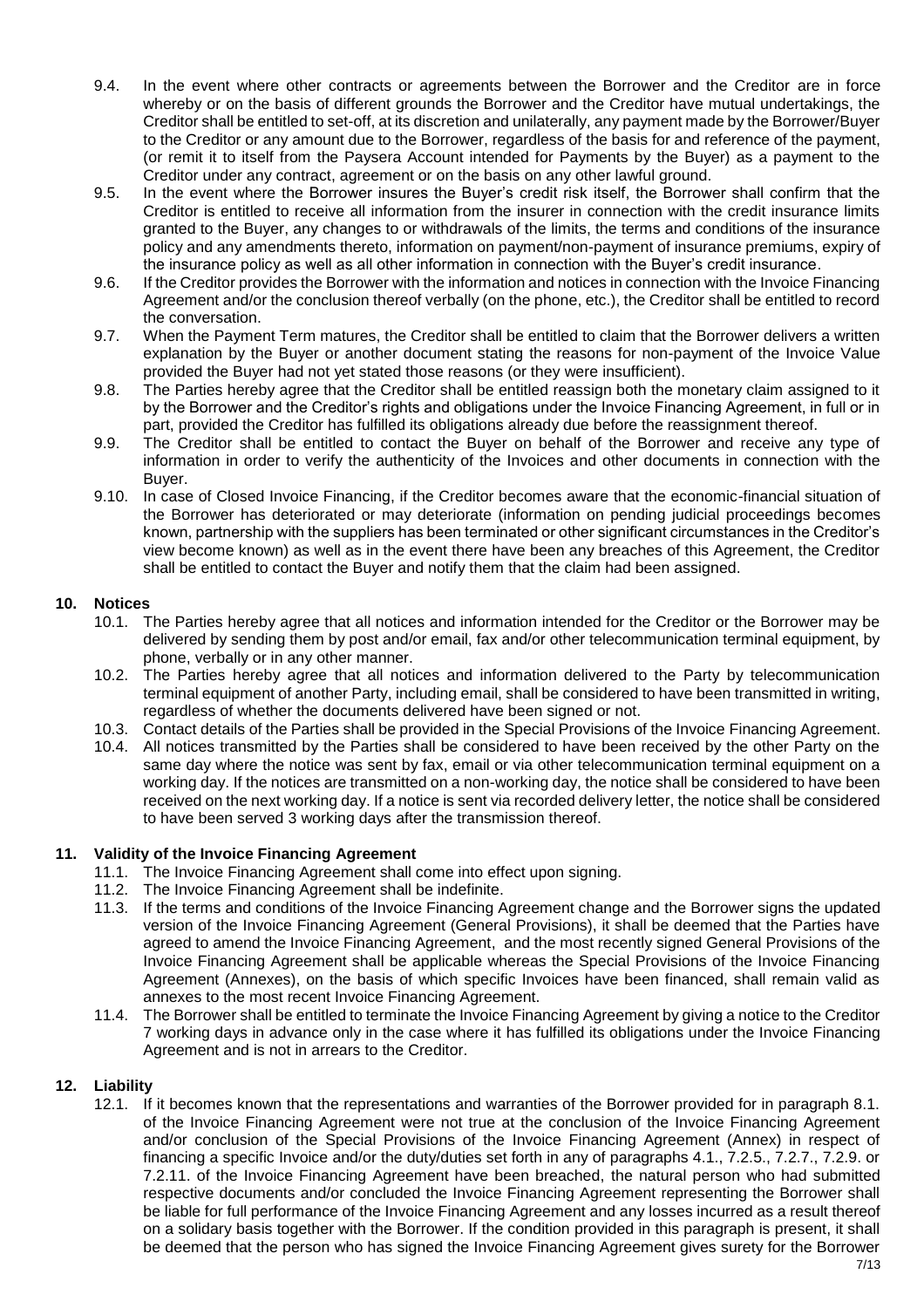and shall be liable against the Creditor to the same extent as the Borrower (for paying the interest, compensating any losses, paying penalties and other payments under the Invoice Financing Agreement). In order to set this paragraph of the Invoice Financing Agreement forth in a more specific manner, a separate suretyship agreement may be concluded (as an annex to this Invoice Financing Agreement) between the person who has singed the Invoice Financing Agreement and the Creditor. Absence of a separate suretyship agreement shall not invalidate the paragraph herein and the suretyship shall be applicable in full scope.

- 12.2. If the Borrower is in breach of any provisions of the Invoice Financing Agreement and/or fails to respect the payment terms agreed under the Invoice Financing Agreement and specified in the Special Provisions of the Invoice Financing Agreement and delays the payments by more than 5 calendar days, at the Creditor's request, the Borrower shall provide a security against the performance of the Invoice Financing Agreement (suretyship granted by the members of the Borrower, suretyship granted by a natural person acceptable to the Creditor, mortgage on the real estate acceptable to the Creditor, etc.) within 5 working days from the moment the Creditor's demand was received.
- 12.3. The Creditor may exercise the Recourse in the cases provided for in the Invoice Financing Agreement.
- 12.4. If the Borrower fails to respect the payment terms in connection with the Invoice Value or other payment terms agreed under the Invoice Financing Agreement and provided in the Special Provisions of the Invoice Financing Agreement and delays the payments for more than 5 days, the Borrower shall pay the Interest at an increased rate for the failure to perform the Invoice Financing Agreement as specified in the Special Provisions of the Invoice Financing Agreement which shall be paid on the amount overdue by adding them to the agreed Interest until the obligation has been fulfilled in full.
- 12.5. The Creditor shall be entitled to terminate the Invoice Financing Agreement unilaterally by giving a notice to the Borrower 3 days in advance provided:
	- 12.5.1. The Borrower delays the payments under this Invoice Financing Agreement for more than 5 calendar days or makes them in breach of the procedure established in the Invoice Financing Agreement.
	- 12.5.2. The Borrower has committed a material breach of the Invoice Financing Agreement, i.e. failed to respect the duties as well as representations and warranties of the Borrower under the Invoice Financing Agreement as referred to in paragraphs 3, 7.2. and 8.1 of the Invoice Financing Agreement.
	- 12.5.3. The Borrower's management body passes a decision on winding up or restructuring the Borrower, initiating bankruptcy proceedings against the Borrower or instigating out-of-court bankruptcy proceedings, or provided the Borrower's financial position has essentially deteriorated, judicial proceedings have been instigated against the Borrower (a civil claim has been lodged, etc.), the end whereof may have a material adverse impact on the Borrower's financial position, the Borrower has declared in public to the Creditor that it will not be able to or will not fulfil its undertakings under the Invoice Financing Agreement, also provided any other significant events have occurred which have an effect on the performance of the Borrower's undertakings under the Invoice Financing Agreement.
	- 12.5.4. The Borrower fails to provide auxiliary security against the Invoice Financing Agreement set forth in paragraph 12.2 of the Invoice Financing Agreement within the set time limit.
	- 12.5.5. The Borrower fails to perform or mal-performs its undertakings under the Invoice Financing Agreement after the Creditor's reminder.
- 12.6. If the Invoice Financing Agreement is terminated under paragraph 12.5 of the Invoice Financing Agreement, the Borrower shall repay full Invoice Advance paid by the Creditor and not yet repaid, any interest in connection with the failure to perform the agreement as calculated to the Borrower on the overdue payment under the Invoice Financing Agreement, any Interest due (for the entire period set forth in the Invoice Financing Agreement), the Invoice Financing Agreement Fee, if applicable, any expenses in connection with sending written reminders to the Borrower regarding the failure to perform its undertakings, other penalties and arrears under the Invoice Financing Agreement and the expenses in connection with the termination of the Invoice Financing Agreement incurred by the Creditor as well as indemnify the Creditor of all losses incurred by the Creditor not later than within 3 days.
- 12.7. Termination of the Invoice Financing Agreement shall not excuse the Borrower from repaying the amounts due, paying the Interest and compensating the losses as well as penalties as set forth in the Invoice Financing Agreement. The Interest as well as the Interest in connection with the failure to perform the undertakings shall be calculated until the day the Borrower has repaid all amounts due under the Invoice Financing Agreement to the Creditor. The Recourse may also be exercised after the Invoice Financing Agreement was terminated.
- 12.8. The moment when full settlement has been made to the Creditor under this Invoice Financing Agreement shall imply the remittance of the sum of money which includes the Invoice Advance, the Interest, the interest at an increased rate in case of any breach, other payments and expenses under the Invoice Financing Agreement, to any account owned by the Creditor, regardless of who remits this sum of money. If the Creditor decides to recover the monies under the Invoice from the Buyer first, the Borrower shall bear all Interest and other payments under the Invoice Financing Agreement until the Creditor has recovered all monies remitted, unless agreed otherwise.
- 12.9. In the event of any violations of the provisions of the Invoice Financing Agreement, the Creditor shall have recourse to one or multiple simultaneous remedies provided for in the Invoice Financing Agreement at its discretion. Any failure to exercise the rights or remedies under the Invoice Financing Agreement by the Creditor shall not invalidate those rights. **In the event where the Borrower has put its best effort to repay**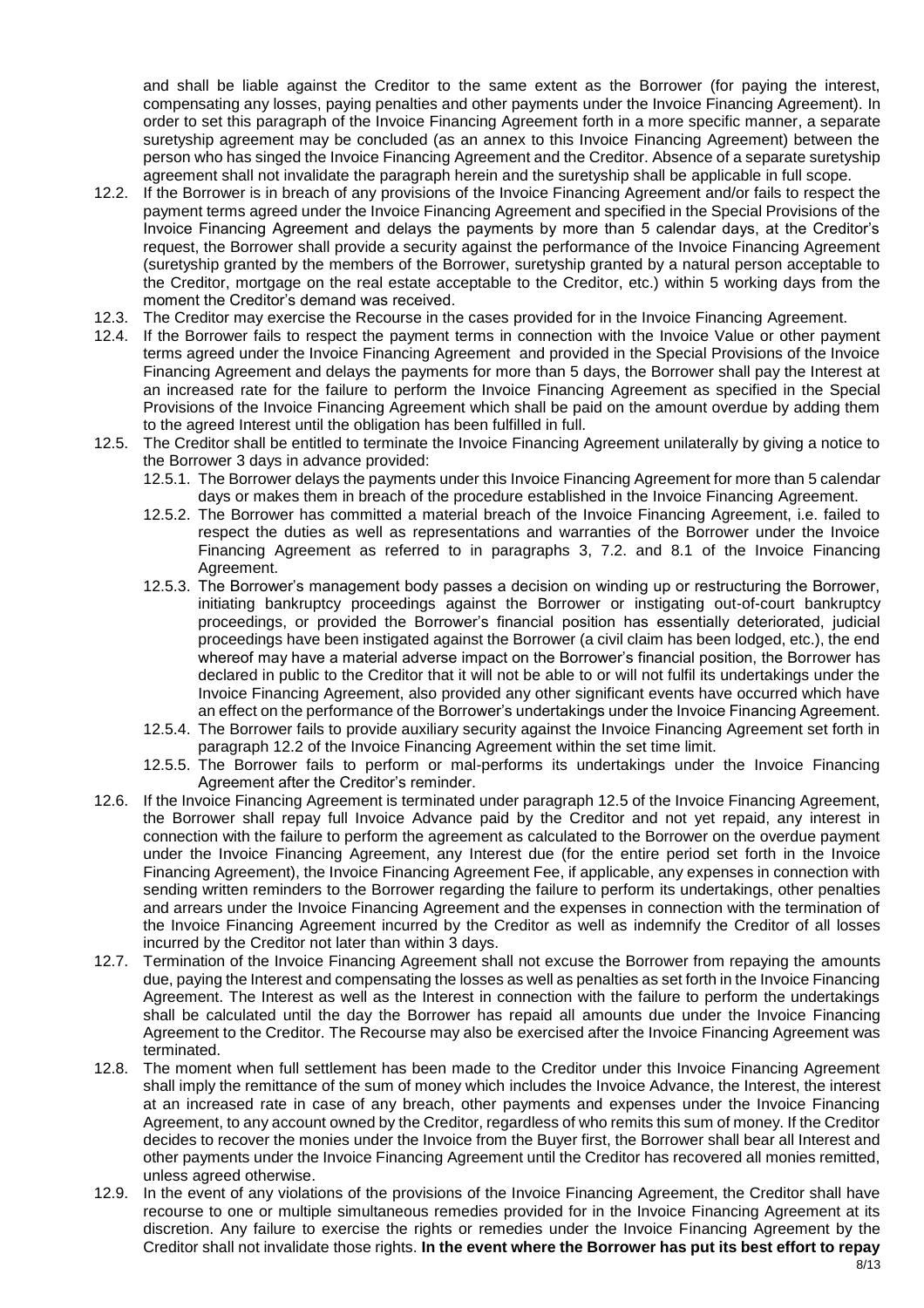**the Invoice Advance, but the sole reason for the Invoice Value not being repaid is the delay of the Buyer in paying the Invoice (these circumstances shall be proven by the Borrower), the Creditor shall abstain from defending its rights for 15 calendar days (except under paragraphs 12.2 and/or 12.4 of the Invoice Financing Agreement).**

- 12.10. The liability established in this Section shall be applicable to the Borrower regardless of whether the Invoice Financing Agreement provides for the Recourse by the Borrower or not.
- 12.11. The Parties shall compensate for each other's losses caused as a result of the failure to perform or malperformance of their undertakings under this Invoice Financing Agreement. The Creditor shall not be liable for any failure to perform or mal-performance of the Borrower's undertakings against the Buyers under any Agreements. Also, the Creditor shall not be liable for the Borrower's losses in connection with any failure to pay or reduction of the Invoice Advance or performance of other rights of the Creditor under the Invoice Financing Agreement provided the Creditor was in compliance with the provisions of the Invoice Financing Agreement when refusing to pay the Invoice Advance, reducing it or exercising other rights.
- 12.12. The Borrower shall be entitled to terminate the Invoice Financing Agreement by giving a written notice to the Creditor 5 calendar days in advance provided the Creditor fails to fulfil its obligation under paragraph 2.7. of the Invoice Financing Agreement.

### **13. Other Provisions**

- 13.1. The Parties shall not disclose any information in connection with the conclusion of the Invoice Financing Agreement and the provisions thereof as well as the performance thereof to any third parties and shall take all measures within their control that this information is not disclosed to third parties, except to the extent it is necessary for the performance of the Invoice Financing Agreement, external and internal supervisions, for the shareholders or audit or supervisory authorities. The afore-mentioned information may be disclosed to third parties only with a prior written consent of the other Party or provided the duty to submit such information to competent state authorities has been established in the legislation of the Republic of Lithuania. The Creditor shall be entitled disclose the information referred to in his paragraph to third parties provided the Creditor is exercising its right to re-assign the creditor's claim in respect of its full or partial rights and obligations under the Invoice Financing Agreement or the Borrower is in breach of the Invoice Financing Agreement.
- 13.2. In the event of any *force majeure* circumstances which impede the performance of the undertakings under the Invoice Financing Agreement in full or in part, the term for the performance of such undertakings shall be extended for the duration of the *force majeure* circumstances. The Parties shall rely on the legislation of the Republic of Lithuania and the procedures therein when determining and establishing the *force majeure* circumstances.
- 13.3. If the impact of the *force majeure* circumstances continues for more than 3 months, the Parties shall have the right to terminate the Invoice Financing Agreement. In the mentioned case, neither Party shall be entitled to claim any compensation for any financial losses in connection with the termination or breach of the Invoice Financing Agreement, except for the repayment of mutual arrears.
- 13.4. Should any *force majeure* circumstances emerge, the Parties shall notify each other within 3 days from the occurrence thereof.
- 13.5. The Borrower hereby consents to the Creditor collecting information on it from other sources, including without limitation, the banks, other entities, authorities and organisations for the purpose of assessing the creditworthiness and debt management and, should it fail to perform or mal-performed its undertakings under the Invoice Financing Agreement, sharing its data with entities whose activities relate to debt recovery or other persons in line with the provisions of the legislation of the Republic of Lithuania.
- 13.6. This Invoice Financing Agreement has been concluded based on the principles of good faith, justice, reasonableness and equality between the parties, on the free will of the Parties, without any pressure which would cause the Parties to be forced into the Invoice Financing Agreement. All circumstances relevant for the contents of the Invoice Financing Agreement and the conclusion of the Invoice Financing Agreement are known to the Parties.
- 13.7. All amendments to this Invoice Financing Agreement shall be valid if they have been signed by the Parties.
- 13.8. All disputes between the parties arising out of the Invoice Financing Agreement shall be resolved in courts in accordance with the procedure established by the laws of the Republic of Lithuania subject to the Creditor's registered address.
- 13.9. The Invoice Financing Agreement has been concluded in two equally binding counterparts, one given to each Party.

Signatures of the Parties:

UAB Debitum fori **UAB Name**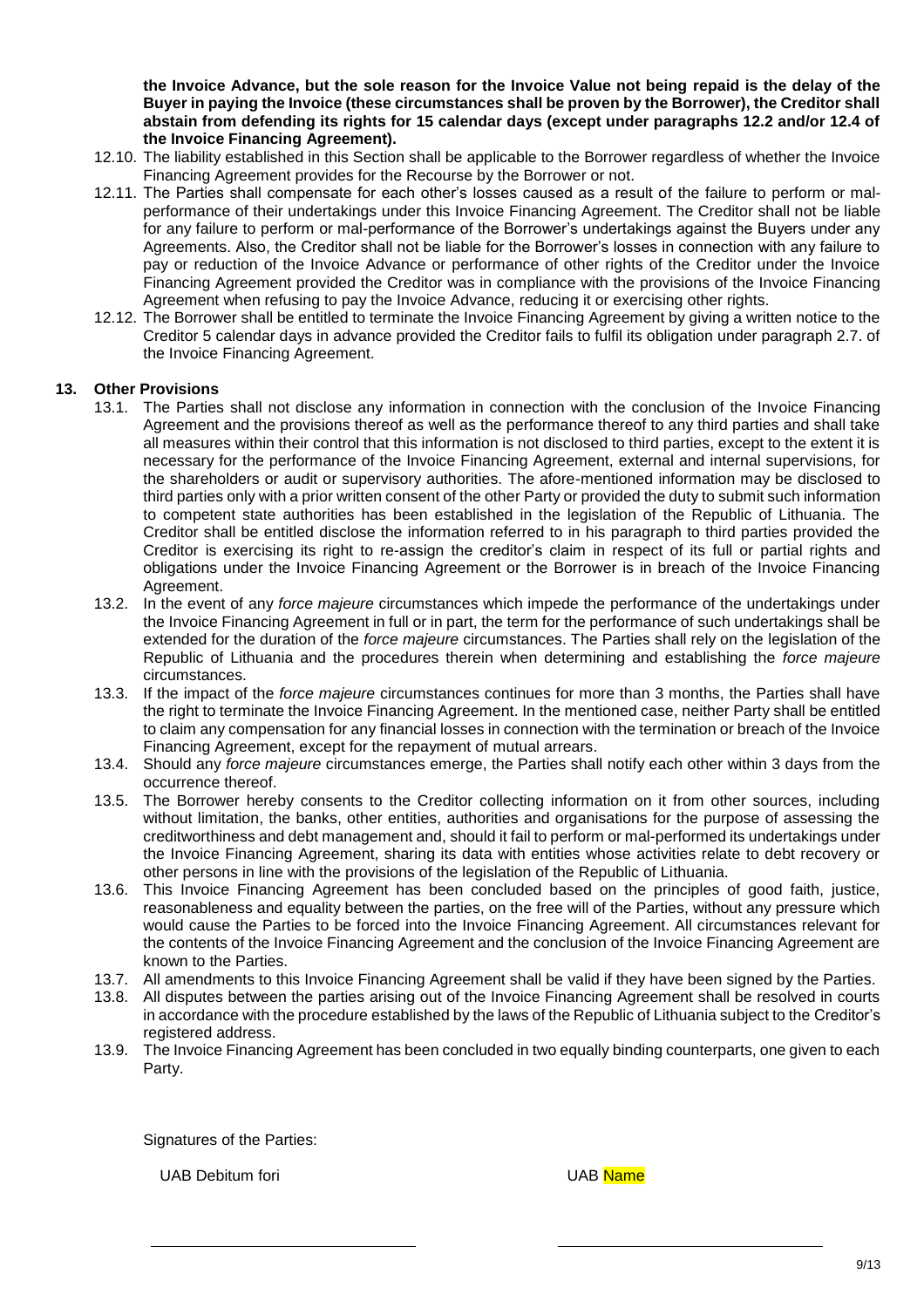Director<br>
Justas Šaltinis<br>
2001 - Director<br>
Director<br>
Name an

Name and Surname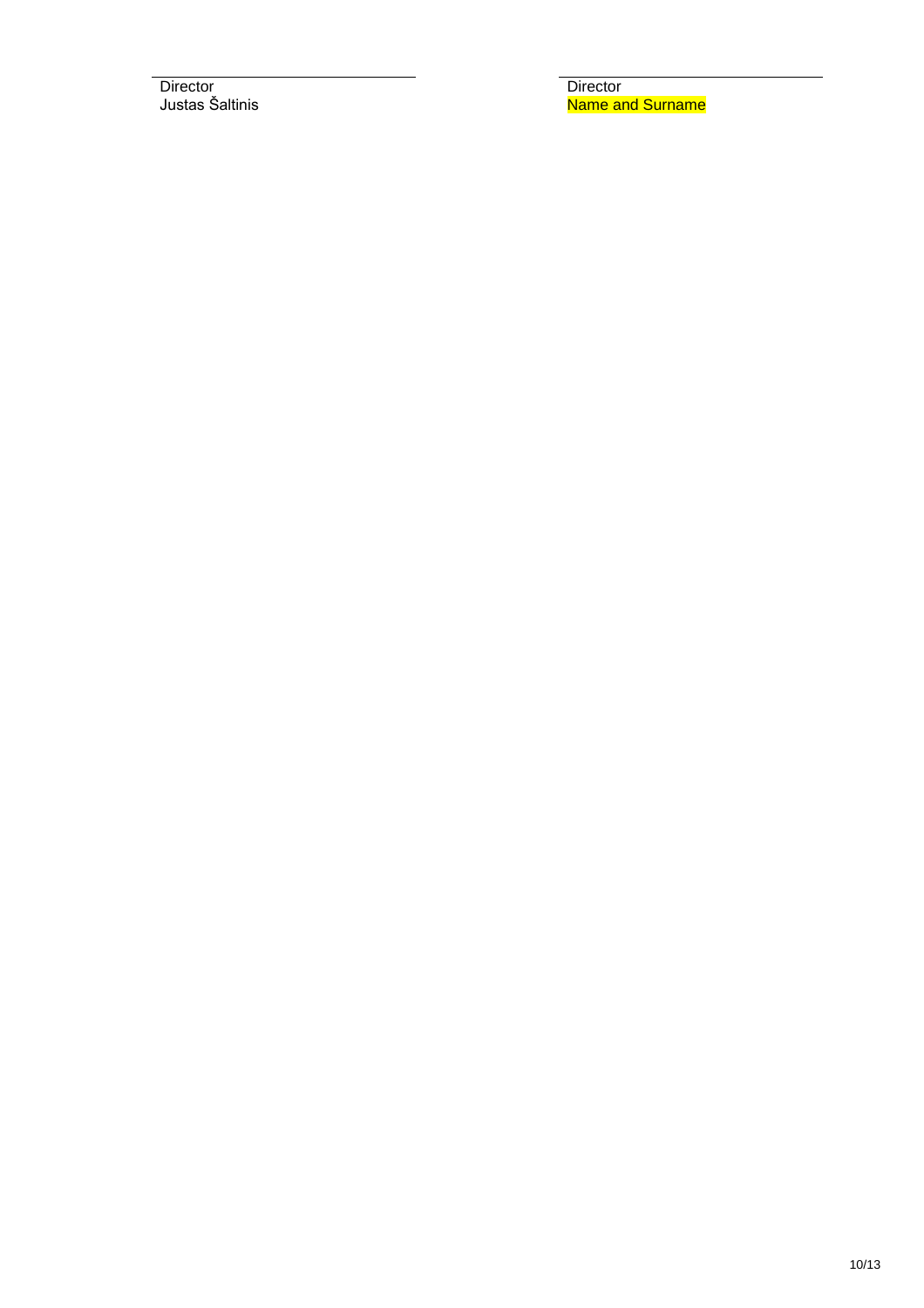#### **AGREEMENT ON LIABILITY FOR INFORMATION PROVIDED**

8 July 2015, Vilnius

**UAB Debitum fori**, legal person's code: 303557356, represented by Director Justas Šaltinis, acting in accordance with the Articles of Association of the Company (hereinafter – **"the Creditor"**), and

[**name and surname of a natural person**], personal number [**number**], resident at [**address**] (hereinafter – **"the Surety"**),

hereinafter both collectively referred to as **"the Parties"** and individually – as **"a Party"**,

considering that:

- A. The Creditor and UAB Name, legal person's code: 12345678 (hereinafter **"the Borrower"**) have entered into the Invoice Financing Agreement whereby the Creditor shall finance the Borrower's Invoices (hereinafter - **"the Invoice Financing Agreement"**), the Borrower's undertakings against the Creditor under the Invoice Financing Agreement may change depending on the value and number of the financed invoices;
- B. Surety **Name and Surname** is a person who represents the Borrower and who has provided the Creditor (or was in charge of the provision thereof) with all information on the basis of which the Creditor assessed the financial and business position of the Borrower. No other representatives of the Borrower have provided any information to the Creditor. The Surety has also warrantied to the Creditor, in the capacity of a person closely related to the business of the Borrower, that the representations and warranties of the Borrower established in paragraph 8.1. of the Invoice Financing Agreement are true on the day when the Invoice Financing Agreement and every annex thereto was concluded;
- C. The Creditor would not have financed the Borrower's invoices had it known that the information provided by the Borrower and/or representations and warranties were not true;

have concluded the present agreement on liability for the information provided or the suretyship agreement, hereinafter referred to as **"the Agreement".**

#### **1. Subject-Matter of the Agreement**

- 1.1.1. Under this Agreement, the Surety shall be liable to the Creditor to extent of its entire assets, whatever the location and composition thereof may be, free of charge **should it become known that any of the circumstances provided for in paragraph 12.1. of the Invoice Financing Agreement is present: the representations and warranties are not true and/or the Surety has disrespected its obligations and the Borrower will not perform its obligations in full or in part or will mal-perform them under the Invoice Financing Agreement**. The Borrower and the Surety shall be liable on a solidary basis.
- 1.1.2. **If all information provided by the Surety (that the Surety was in charge of providing of) is true and the representations and warranties (paragraph 8.1. of the Invoice Financing Agreement), the accuracy whereof is guaranteed by the Surety, are true, the Surety respected the obligations under paragraph 12.1. of the Invoice Financing Agreement, the provisions of this Agreement which establish the personal liability of the Surety shall not be applicable.**

#### **2. Rights and Obligations of the Surety**

- 2.1. In the event where the Borrower fails to perform its obligations under the Invoice Financing Agreement in full or in part, the Surety shall be liable to the Creditor to the same extent as the Borrower is, including paying the interest and penalties and compensating for the losses.
- 2.2. If the Borrower mal-performs its obligations under the Invoice Financing Agreement, the Surety shall perform them not later than within 3 working days from the day the Creditor's written demand to have the obligations fulfilled under the Invoice Financing Agreement was received.
- 2.3. The Surety shall hereby waive the right to claim that the Creditor levies the exaction on certain assets owned by the Borrower first.

#### **3. Rights and Obligations of the Creditor**

- 3.1. If the Surety performs the obligations under the Invoice Financing Agreement for the Borrower, the Creditor shall transfer all documents supporting the claim against the Borrower as well as any rights securing these claims to the Surety.
- 3.2. The Creditor shall be entitled to assign its rights and/or obligations arising out of this Agreement in full or in part by giving a written notice to the Surety thereof.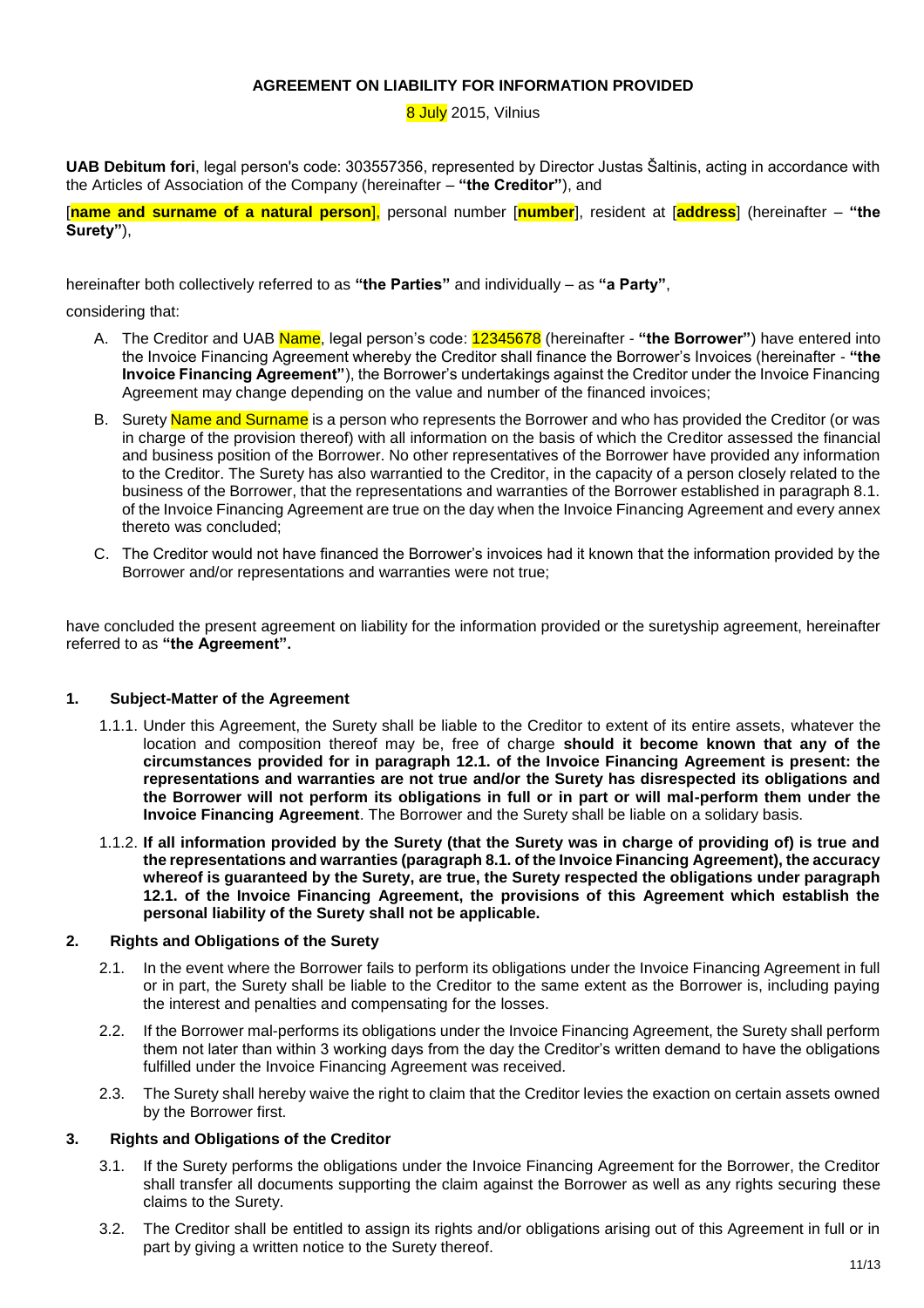### **4. Other Provisions**

- 4.1. The Parties hereby agree that should the Borrower's obligations under the Invoice Financing Agreement materially change and this causes an increase of the Surety's liability without their consent or other circumstances unfavourable to the Surety, the suretyship shall not cease and remain in force.
- 4.2. The Surety hereby agrees that should the obligations under the Invoice Financing Agreement are assigned to another person, the suretyship shall not cease and remain in force.
- 4.3. This Agreement shall be deemed to be the annex to the Invoice Financing Agreement concluded between the Parties and an integral part thereof.

#### **5. Warranties and Representations**

- 5.1. The Surety and the Creditor hereby represent that the conclusion and performance of this Agreement is not and shall not be in breach of the provisions of any other agreement that they are a party to or any law applicable to them.
- 5.2. This Agreement has been concluded with the consent of the Surety's spouse and the conclusion thereof is not in breach of the Surety's family interests.

### **6. Final Provisions**

- 6.1. This Agreement shall come into effect upon singing and remain valid until the obligations under the Invoice Financing Agreement towards the Creditor have been executed in full.
- 6.2. All and any amendments and supplements to the Agreement shall be valid only in the event they have been concluded in writing and signed by both Parties.
- 6.3. This Agreement shall be governed by and concluded under the law of the Republic of Lithuania.
- 6.4. All disputes between the parties shall be resolved in courts in accordance with the procedure established in the laws of the Republic of Lithuania subject to the Creditor's registered address.
- 6.5. This Agreement has been concluded in 2 (two) equally binding counterparts, one given to each Party.

By signing this Agreement, the Parties hereby confirm that the contents of the provisions of the Agreement are understandable and clear to the Parties and in line with their will.

**For the Creditor: The Surety:** UAB Debitum fori

Justas Šaltinis

Director **Name and Surname**